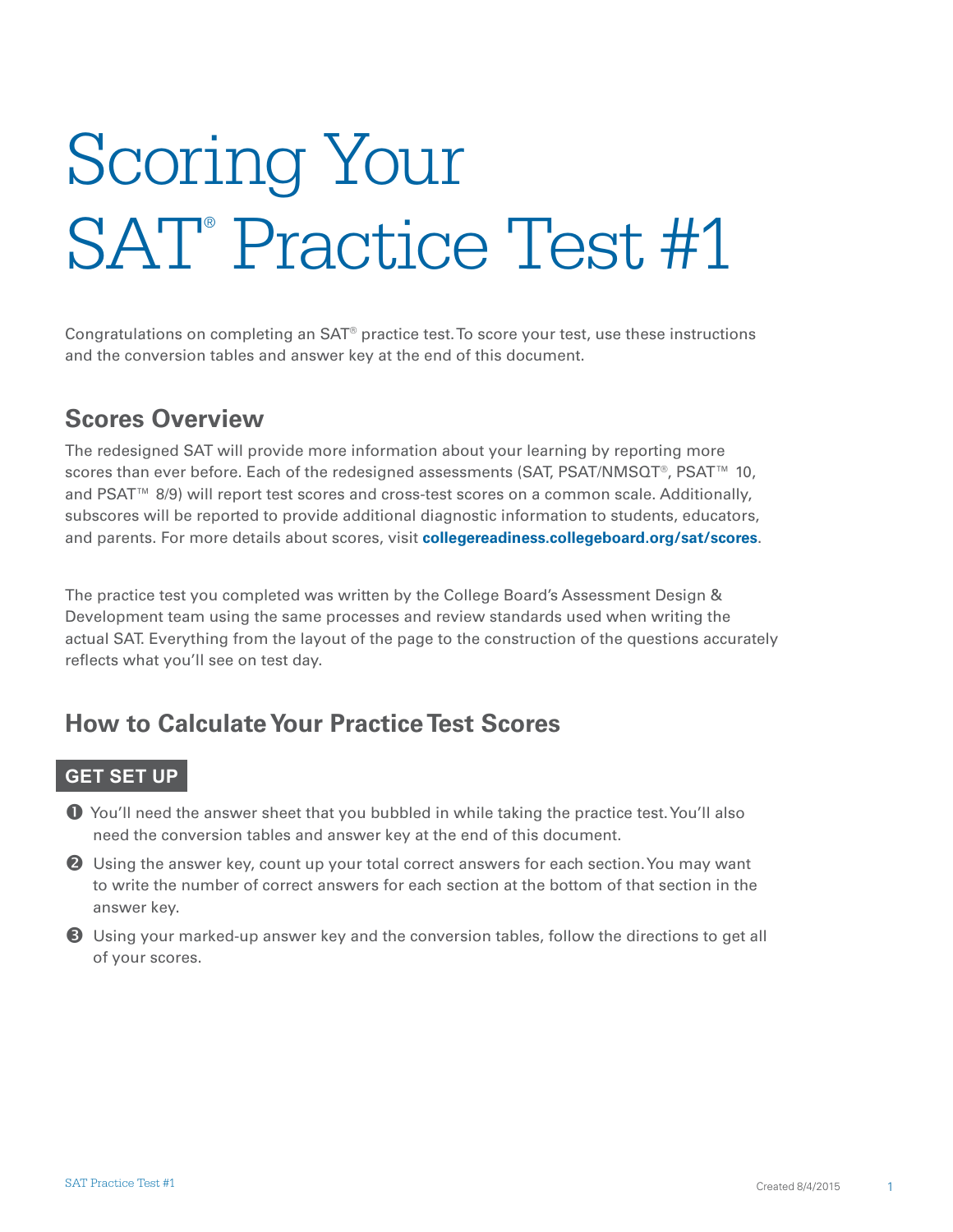### **GET SECTION AND TOTAL SCORES**

Your total score on the SAT practice test is the sum of your Evidence-Based Reading and Writing Section score and your Math Section score. To get your total score, you will convert what we call the "raw score" for each section — the number of questions you got right in that section — into the "scaled score" for that section, then calculate the total score.

#### **GET YOUR EVIDENCE-BASED READING AND WRITING SECTION SCORE**

Calculate your SAT Evidence-Based Reading and Writing Section score (it's on a scale of 200–800) by first determining your Reading Test score and your Writing and Language Test score. Here's how:

- Count the number of correct answers you got on Section 1 (the Reading Test). There is no penalty for wrong answers. The number of correct answers is your raw score.
- <sup>2</sup> Go to Raw Score Conversion Table 1: Section and Test Scores on page 7. Look in the "Raw Score" column for your raw score, and match it to the number in the "Reading Test Score" column.
- **B** Do the same with Section 2 to determine your Writing and Language Test score.
- **Add your Reading Test score to your Writing and Language Test score.**
- **G** Multiply that number by 10. This is your Evidence-Based Reading and Writing Section score.

**EXAMPLE:** *Keisha answered 29 of the 52 questions correctly on the SAT Reading Test and 20 of the 44 questions correctly on the SAT Writing and Language Test. Using the table on page 7, she calculates that she received an SAT Reading Test score of 27 and an SAT Writing and*  Language Test score of 23. She adds 27 to 23 (gets 50) and then multiplies by 10 to determine *her SAT Evidence-Based Reading and Writing Section score of 500.* 

#### **GET YOUR MATH SECTION SCORE**

Calculate your SAT Math Section score (it's on a scale of 200–800).

- Count the number of correct answers you got on Section 3 (Math Test No Calculator) and Section 4 (Math Test — Calculator). There is no penalty for wrong answers.
- **2** Add the number of correct answers you got on Section 3 (Math Test No Calculator) and Section 4 (Math Test — Calculator).
- **B** Use Raw Score Conversion Table 1: Section and Test Scores to turn your raw score into your Math Section score.

#### **GET YOUR TOTAL SCORE**

Add your Evidence-Based Reading and Writing Section score to your Math Section score. The result is your total score on the SAT Practice Test, on a scale of 400–1600.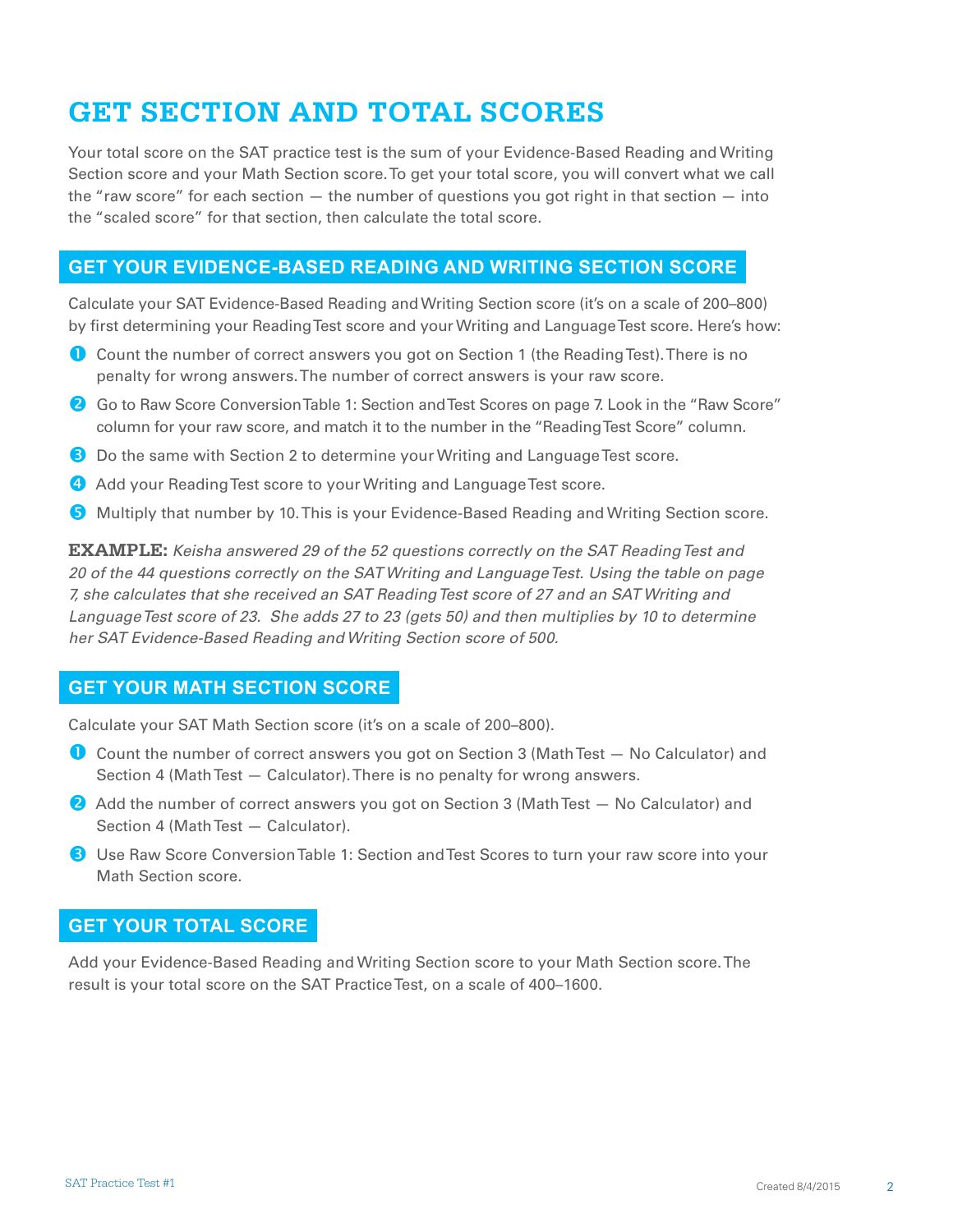#### **GET SUBSCORES**

Subscores provide more detailed information about your strengths in specific areas within literacy and math. They are reported on a scale of 1–15.

#### **HEART OF ALGEBRA**

The Heart of Algebra subscore is based on questions from the Math Test that focus on linear equations and inequalities.

- Add up your total correct answers from the following set of questions:
	- ▶ Math Test No Calculator: Questions 1; 3-4; 6; 9; 11-12; 18
	- ▶ Math Test Calculator: Questions 4; 8; 10-11; 15-16; 18-19; 28; 31-32

Your total correct answers from all of these questions is your raw score.

**2** Use Raw Score Conversion Table 2: Subscores on page 8 to determine your Heart of Algebra subscore.

#### **PROBLEM SOLVING AND DATA ANALYSIS**

The Problem Solving and Data Analysis subscore is based on questions from the Math Test that focus on quantitative reasoning, the interpretation and synthesis of data, and solving problems in rich and varied contexts.

- Add up your total correct answers from the following set of questions:
	- ▶ Math Test No Calculator: No Questions
	- ▶ Math Test Calculator: Questions 1-2; 5-7; 12-14; 17; 20-23; 26-27; 33-34

Your total correct answers from all of these questions is your raw score.

**2** Use Raw Score Conversion Table 2: Subscores to determine your Problem Solving and Data Analysis subscore.

#### **PASSPORT TO ADVANCED MATH**

The Passport to Advanced Math subscore is based on questions from the Math Test that focus on topics central to the ability of students to progress to more advanced mathematics, such as understanding the structure of expressions, reasoning with more complex equations, and interpreting and building functions.

Add up your total correct answers from the following set of questions:

- ▶ Math Test No Calculator: Questions 5; 7-8; 10; 13-16; 20
- ▶ Math Test Calculator: Questions 9: 25: 29-30: 36-38

Your total correct answers from all of these questions is your raw score.

**2** Use Raw Score Conversion Table 2: Subscores to determine your Passport to Advanced Math subscore.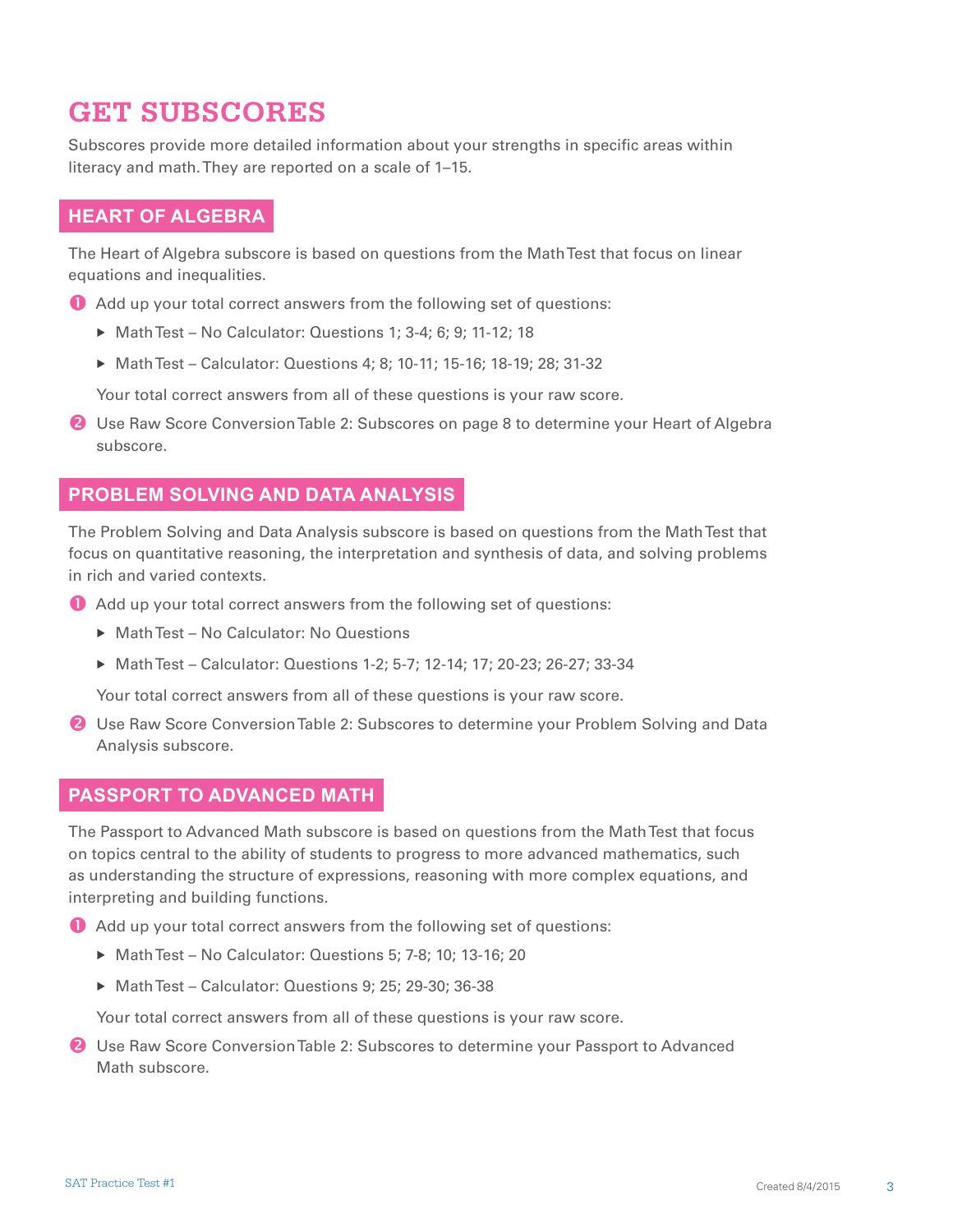#### **EXPRESSION OF IDEAS**

The Expression of Ideas subscore is based on questions from the Writing and Language Test that focus on topic development, organization, and rhetorically effective use of language.

- Add up your total correct answers from the following set of questions:
	- Writing and Language Test: Questions 1-2; 5-6; 9-10; 12-14; 20-23; 27-29; 31; 33-35; 37-39; 42

Your total correct answers from all of these questions is your raw score.

**2** Use Raw Score Conversion Table 2: Subscores to determine your Expression of Ideas subscore.

#### **STANDARD ENGLISH CONVENTIONS**

The Standard English Conventions subscore is based on questions from the Writing and Language Test that focus on sentence structure, usage, and punctuation.

- Add up your total correct answers from the following set of questions:
	- Writing and Language Test: Questions 3-4; 7-8; 11; 15-19; 24-26; 30; 32; 36; 40-41; 43-44

Your total correct answers from all of these questions is your raw score.

**2** Use Raw Score Conversion Table 2: Subscores to determine your Standard English Conventions subscore.

#### **WORDS IN CONTEXT**

The Words in Context subscore is based on questions from both the Reading Test and the Writing and Language Test that address word/phrase meaning in context and rhetorical word choice.

- Add up your total correct answers from the following set of questions:
	- ▶ Reading Test: Questions 3; 8; 12; 18; 22; 27; 34; 40; 45; 48
	- Writing and Language Test: Questions 1; 10; 13; 21; 23; 33; 35; 39

Your total correct answers from all of these questions is your raw score.

**2** Use Raw Score Conversion Table 2: Subscores to determine your Words in Context subscore.

#### **COMMAND OF EVIDENCE**

The Command of Evidence subscore is based on questions from both the Reading Test and the Writing and Language Test that ask you to interpret and use evidence found in a wide range of passages and informational graphics, such as graphs, tables, and charts.

- Add up your total correct answers from the following set of questions:
	- ▶ Reading Test: Questions 5; 10; 14; 17; 19; 23; 28-29; 37; 39
	- Writing and Language Test: Questions 2; 6; 12; 20; 28-29; 37; 42

Your total correct answers from all of these questions is your raw score.

**2** Use Raw Score Conversion Table 2: Subscores to determine your Command of Evidence subscore.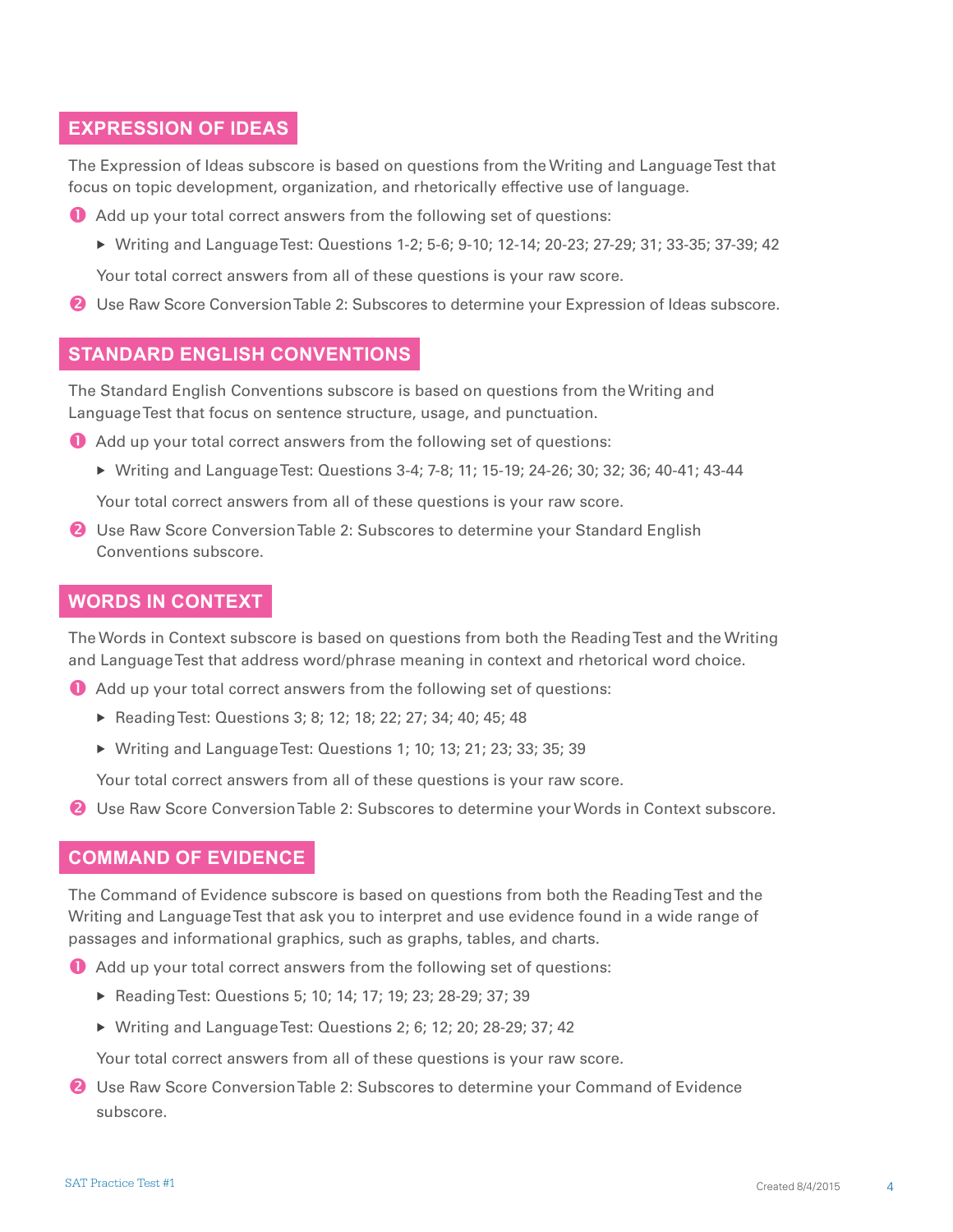### **GET CROSS-TEST SCORES**

The new SAT also reports two cross-test scores: Analysis in History/Social Studies and Analysis in Science. These scores are based on questions in the Reading, Writing and Language, and Math Tests that ask students to think analytically about texts and questions in these subject areas. Cross-test scores are reported on a scale of 10–40.

#### **ANALYSIS IN HISTORY/SOCIAL STUDIES**

- Add up your total correct answers from the following set of questions:
	- Reading Test: Questions 11-21; 32-41
	- Writing and Language Test: Questions 1-2; 5-6; 9-10
	- ▶ Math Test No Calculator: Questions 7, 11
	- ▶ Math Test Calculator: Questions 7; 22-23; 33; 37-38

Your total correct answers from all of these questions is your raw score.

**2** Use Raw Score Conversion Table 3: Cross-Test Scores on page 9 to determine your Analysis in History/Social Studies cross-test score.

#### **ANALYSIS IN SCIENCE**

- Add up your total correct answers from the following set of questions:
	- Reading Test: Questions 22-31; 42-52
	- Writing and Language Test: Questions 12-14; 20-22
	- ▶ Math Test No Calculator: Question 6
	- ▶ Math Test Calculator: Questions 6; 9; 14; 21; 25-27

Your total correct answers from all of these questions is your raw score.

**2** Use Raw Score Conversion Table 3: Cross-Test Scores to determine your Analysis in Science cross-test score.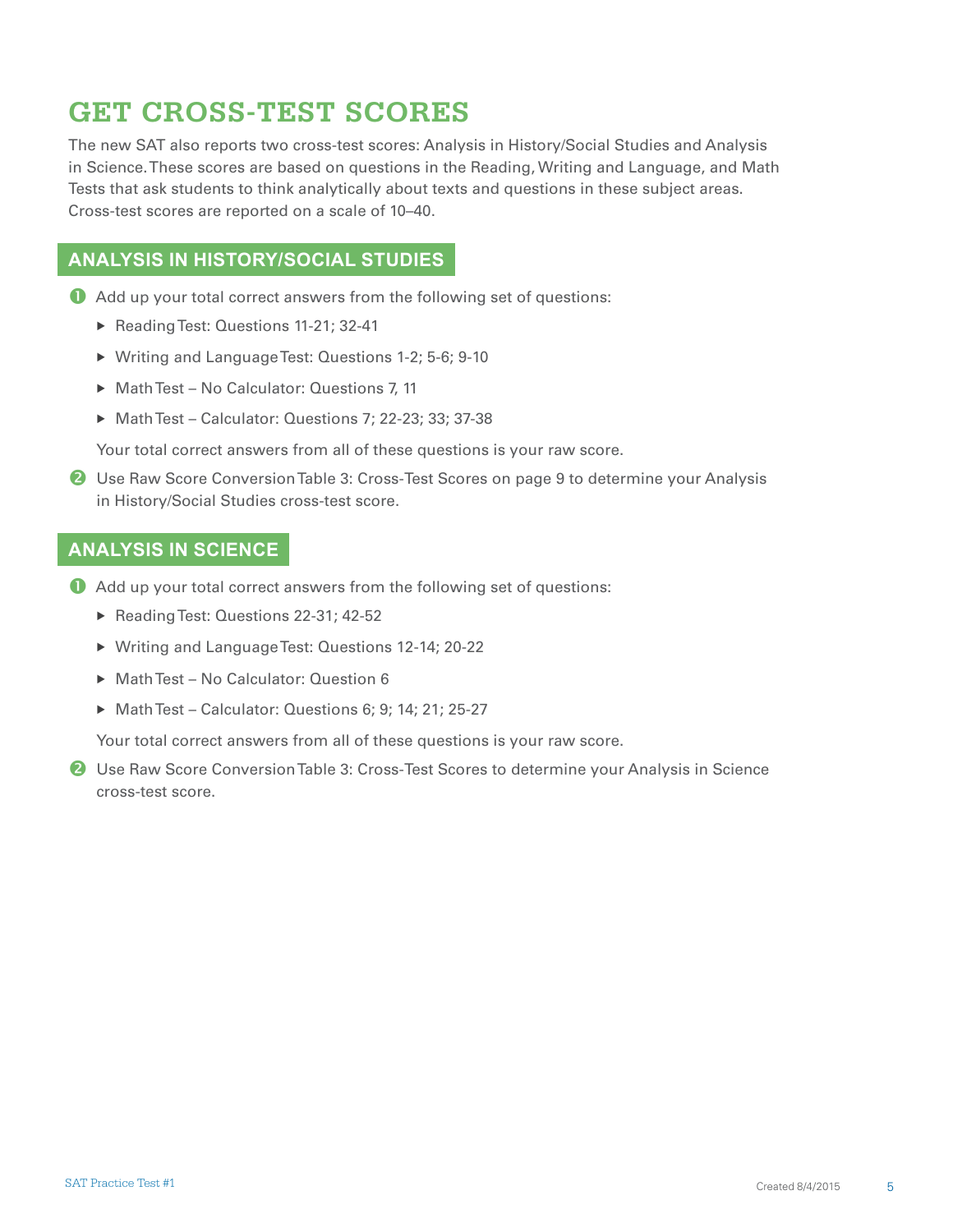#### **ANSWER KEY**

#### **Reading Test Answers**

| 1B   | 12 B | 23D  | 34 C | 45 D |
|------|------|------|------|------|
| 2B   | 13 D | 24 D | 35 B | 46 C |
| 3 C  | 14 A | 25 C | 36 D | 47 B |
| 4 A  | 15 A | 26 B | 37 C | 48 A |
| 5 C  | 16 C | 27 D | 38 C | 49 D |
| 6 D  | 17 C | 28 C | 39 B | 50 B |
| 7 D  | 18 D | 29A  | 40 C | 51 D |
| 8 B  | 19 A | 30A  | 41 B | 52 A |
| 9 C  | 20 B | 31 D | 42 B |      |
| 10 B | 21 A | 32 B | 43 A |      |
| 11A  | 22 B | 33 A | 44 A |      |

| 1 <sub>D</sub> | 12 B           | 23 D | 34 A |
|----------------|----------------|------|------|
| 2B             | $13 \text{ A}$ | 24 D | 35 A |
| 3 A            | 14 B           | 25B  | 36 B |
| 4 C            | 15 C           | 26 A | 37 D |
| 5 C            | 16 C           | 27B  | 38 C |
| 6 D            | 17 C           | 28 C | 39 A |
| 7 B            | 18 A           | 29 B | 40 B |
| 8 C            | 19 D           | 30 D | 41 B |
| 9 A            | 20 D           | 31 C | 42 C |
| 10A            | 21 B           | 32 A | 43 D |
| 11 B           | 22 D           | 33 A | 44 D |
|                |                |      |      |

**Writing and Language Test Answers** 

READING TEST RAW SCORE (NUMBER OF CORRECT ANSWERS)

| WRITING AND             |
|-------------------------|
| I ANGUAGF TFST          |
| RAW SCORF               |
| (NUMBER OF              |
| <b>CORRECT ANSWERS)</b> |

| <b>Math Test</b>             |
|------------------------------|
| <b>No Calculator Answers</b> |

**Math Test Calculator Answers** 

> 11 A 12 C 13 C 14 C 15 A 16 C 17 B 18 A 19 B 20 D

1 B 2 C 3 D 4 C 5 D 6 D

| 1 D  | 11 D            |
|------|-----------------|
| 2A   | 12 D            |
| 3C   | 13B             |
| 4 B  | 14 A            |
| 5 C  | 15 D            |
| 6 A  | 16 <sub>2</sub> |
| 7 B  | 17 1600         |
| 8 C  | 18 7            |
| 9 B  | 19 4/5 or 0     |
| 10 A | 20 100          |

|    | 7 C  |  |
|----|------|--|
|    | 8 D  |  |
| .8 | 9 A  |  |
|    | 10 B |  |
|    |      |  |

| 21 C | 31 Any number between 4-6, inclusive |
|------|--------------------------------------|
| 22 B | 32 107                               |
| 23B  | 33 5/8 or 0.625                      |
| 24 A | 34 96                                |
| 25 D | 35 6                                 |
| 26 B | 36 3                                 |
| 27 C | 37 1.02                              |
| 28 C | 38 6.11                              |
| 29 D |                                      |
| 30 D |                                      |

MATH TEST NO CALCULATOR RAW SCORE (NUMBER OF CORRECT ANSWERS)

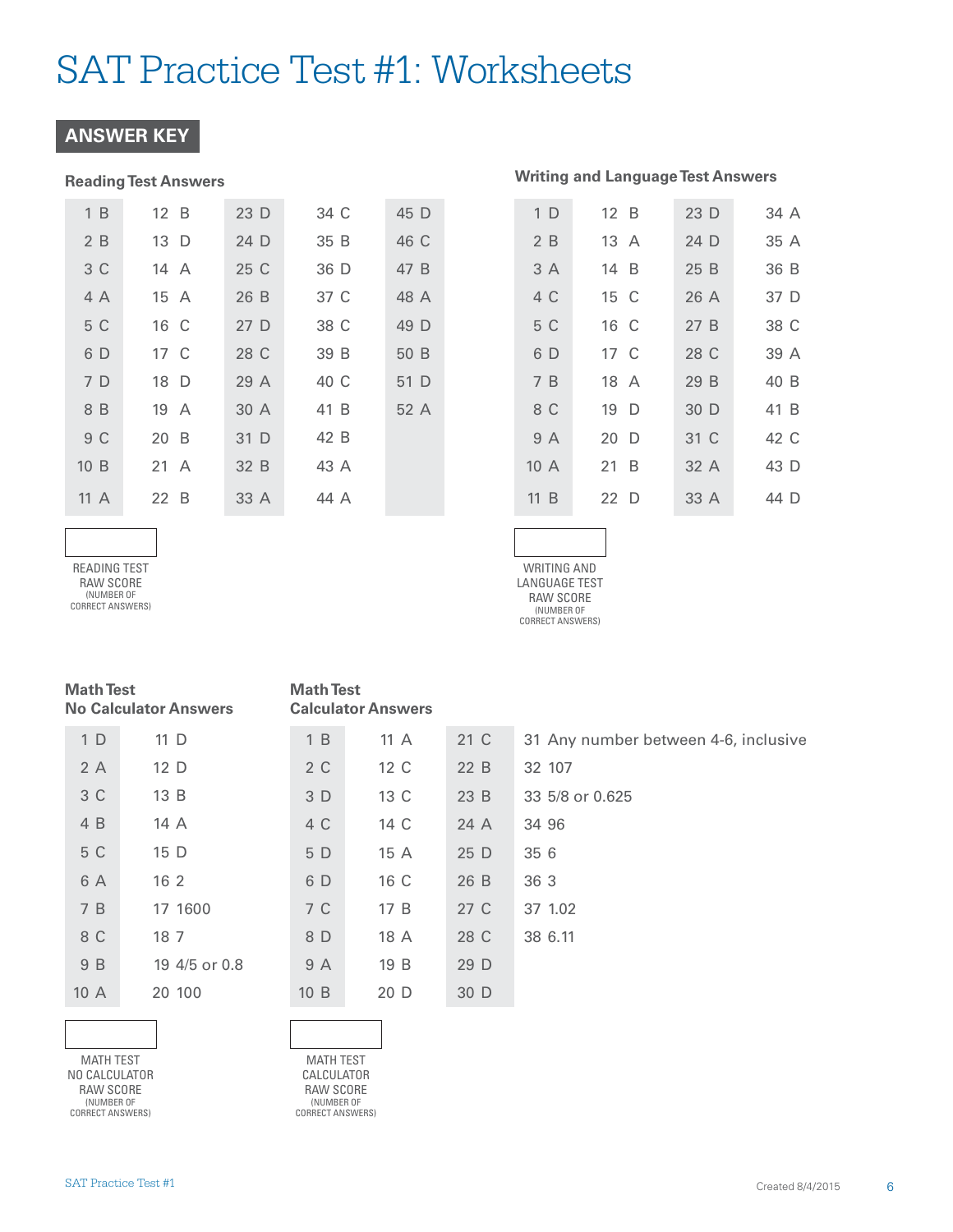#### **RAW SCORE CONVERSION TABLE 1**

#### **SECTION AND TEST SCORES**

|                                                         |                          | <b>RAW SCORE CONVERSION TABLE 1</b> |                                              | <b>SECTION AND TEST SCORES</b>                          |                          |                       |                                     |
|---------------------------------------------------------|--------------------------|-------------------------------------|----------------------------------------------|---------------------------------------------------------|--------------------------|-----------------------|-------------------------------------|
| <b>Raw</b><br><b>Score</b><br>(# of correct<br>answers) | Math<br>Section<br>Score | Reading<br><b>Test Score</b>        | Writing and<br>Language<br><b>Test Score</b> | <b>Raw</b><br><b>Score</b><br>(# of correct<br>answers) | Math<br>Section<br>Score | Reading Test<br>Score | Writing<br>Langua<br><b>Test Sc</b> |
| $\mathbf{0}$                                            | 200                      | 10                                  | 10                                           | 30                                                      | 530                      | 28                    | 29                                  |
| 1                                                       | 200                      | 10                                  | 10                                           | 31                                                      | 540                      | 28                    | 30                                  |
| $\overline{2}$                                          | 210                      | 10                                  | 10                                           | 32                                                      | 550                      | 29                    | $30\,$                              |
| 3                                                       | 230                      | 11                                  | 10                                           | 33                                                      | 560                      | 29                    | 31                                  |
| $\overline{\mathbf{4}}$                                 | 240                      | 12                                  | 11                                           | 34                                                      | 560                      | 30                    | 32                                  |
| 5                                                       | 260                      | 13                                  | 12                                           | 35                                                      | 570                      | 30                    | 32                                  |
| $6\phantom{a}$                                          | 280                      | 14                                  | 13                                           | 36                                                      | 580                      | 31                    | 33                                  |
| 7                                                       | 290                      | 15                                  | 13                                           | 37                                                      | 590                      | 31                    | 34                                  |
| $\bf{8}$                                                | 310                      | 15                                  | 14                                           | 38                                                      | 600                      | 32                    | 34                                  |
| 9                                                       | 320                      | 16                                  | 15                                           | 39                                                      | 600                      | 32                    | 35                                  |
| 10                                                      | 330                      | 17                                  | 16                                           | 40                                                      | 610                      | 33                    | 36                                  |
| 11                                                      | 340                      | 17                                  | 16                                           | 41                                                      | 620                      | 33                    | 37                                  |
| 12                                                      | 360                      | 18                                  | 17                                           | 42                                                      | 630                      | 34                    | 38                                  |
| 13                                                      | 370                      | 19                                  | 18                                           | 43                                                      | 640                      | 35                    | 39                                  |
| 14                                                      | 380                      | 19                                  | 19                                           | 44                                                      | 650                      | 35                    | 40                                  |
| 15                                                      | 390                      | 20                                  | 19                                           | 45                                                      | 660                      | 36                    |                                     |
| 16                                                      | 410                      | 20                                  | 20                                           | 46                                                      | 670                      | 37                    |                                     |
| 17                                                      | 420                      | 21                                  | 21                                           | 47                                                      | 670                      | 37                    |                                     |
| 18                                                      | 430                      | 21                                  | 21                                           | 48                                                      | 680                      | 38                    |                                     |
| 19                                                      | 440                      | 22                                  | 22                                           | 49                                                      | 690                      | 38                    |                                     |
| 20                                                      | 450                      | 22                                  | 23                                           | 50                                                      | 700                      | 39                    |                                     |
| 21                                                      | 460                      | 23                                  | 23                                           | 51                                                      | 710                      | 40                    |                                     |
| 22                                                      | 470                      | 23                                  | 24                                           | 52                                                      | 730                      | 40                    |                                     |
| 23                                                      | 480                      | 24                                  | 25                                           | 53                                                      | 740                      |                       |                                     |
| 24                                                      | 480                      | 24                                  | 25                                           | 54                                                      | 750                      |                       |                                     |
| 25                                                      | 490                      | 25                                  | 26                                           | 55                                                      | 760                      |                       |                                     |
| 26                                                      | 500                      | 25                                  | 26                                           | 56                                                      | 780                      |                       |                                     |
| 27                                                      | 510                      | 26                                  | 27                                           | 57                                                      | 790                      |                       |                                     |
| 28                                                      | 520                      | 26                                  | 28                                           | 58                                                      | 800                      |                       |                                     |
| 29                                                      | 520                      | 27                                  | 28                                           |                                                         |                          |                       |                                     |
|                                                         |                          | <b>CONVERSION EQUATION 1</b>        |                                              | <b>SECTION AND TEST SCORES</b>                          |                          |                       |                                     |

| aw<br>ore<br>correct<br>wers) | Math<br>Section<br>Score | Reading<br><b>Test Score</b> | Writing and<br>Language<br><b>Test Score</b> | <b>Raw</b><br><b>Score</b><br>(# of correct<br>answers) | Math<br>Section<br>Score | <b>Reading Test</b><br>Score | Writing and<br>Language<br><b>Test Score</b> |
|-------------------------------|--------------------------|------------------------------|----------------------------------------------|---------------------------------------------------------|--------------------------|------------------------------|----------------------------------------------|
| Ō                             | 200                      | 10                           | 10                                           | 30                                                      | 530                      | 28                           | 29                                           |
| 1                             | 200                      | 10                           | 10                                           | 31                                                      | 540                      | 28                           | 30                                           |
| 2                             | 210                      | 10                           | 10                                           | 32                                                      | 550                      | 29                           | 30                                           |
| 3                             | 230                      | 11                           | 10                                           | 33                                                      | 560                      | 29                           | 31                                           |
| 4                             | 240                      | 12                           | 11                                           | 34                                                      | 560                      | 30                           | 32                                           |
| 5                             | 260                      | 13                           | 12                                           | 35                                                      | 570                      | 30                           | 32                                           |
| 6                             | 280                      | 14                           | 13                                           | 36                                                      | 580                      | 31                           | 33                                           |
| 7                             | 290                      | 15                           | 13                                           | 37                                                      | 590                      | 31                           | 34                                           |
| 8                             | 310                      | 15                           | 14                                           | 38                                                      | 600                      | 32                           | 34                                           |
| 9                             | 320                      | 16                           | 15                                           | 39                                                      | 600                      | 32                           | 35                                           |
| 10                            | 330                      | 17                           | 16                                           | 40                                                      | 610                      | 33                           | 36                                           |
| 11                            | 340                      | 17                           | 16                                           | 41                                                      | 620                      | 33                           | 37                                           |
| 12                            | 360                      | 18                           | 17                                           | 42                                                      | 630                      | 34                           | 38                                           |
| 13                            | 370                      | 19                           | 18                                           | 43                                                      | 640                      | 35                           | 39                                           |
| 14                            | 380                      | 19                           | 19                                           | 44                                                      | 650                      | 35                           | 40                                           |
| 15                            | 390                      | 20                           | 19                                           | 45                                                      | 660                      | 36                           |                                              |
| 16                            | 410                      | 20                           | 20                                           | 46                                                      | 670                      | 37                           |                                              |
| 17                            | 420                      | 21                           | 21                                           | 47                                                      | 670                      | 37                           |                                              |
| 18                            | 430                      | 21                           | 21                                           | 48                                                      | 680                      | 38                           |                                              |
| 19                            | 440                      | 22                           | 22                                           | 49                                                      | 690                      | 38                           |                                              |
| 50                            | 450                      | 22                           | 23                                           | 50                                                      | 700                      | 39                           |                                              |
| $\overline{21}$               | 460                      | 23                           | 23                                           | 51                                                      | 710                      | 40                           |                                              |
| $\overline{2}$                | 470                      | 23                           | 24                                           | 52                                                      | 730                      | 40                           |                                              |
| 23                            | 480                      | 24                           | 25                                           | 53                                                      | 740                      |                              |                                              |
| $\overline{24}$               | 480                      | 24                           | 25                                           | 54                                                      | 750                      |                              |                                              |
| 25                            | 490                      | 25                           | 26                                           | 55                                                      | 760                      |                              |                                              |
| 26                            | 500                      | 25                           | 26                                           | 56                                                      | 780                      |                              |                                              |
| 27                            | 510                      | 26                           | 27                                           | 57                                                      | 790                      |                              |                                              |
| 28                            | 520                      | 26                           | 28                                           | 58                                                      | 800                      |                              |                                              |
| òΩ                            | $E \cap \cap$            | っっ                           | $\Omega$                                     |                                                         |                          |                              |                                              |

#### **SECTION AND TEST SCORES**

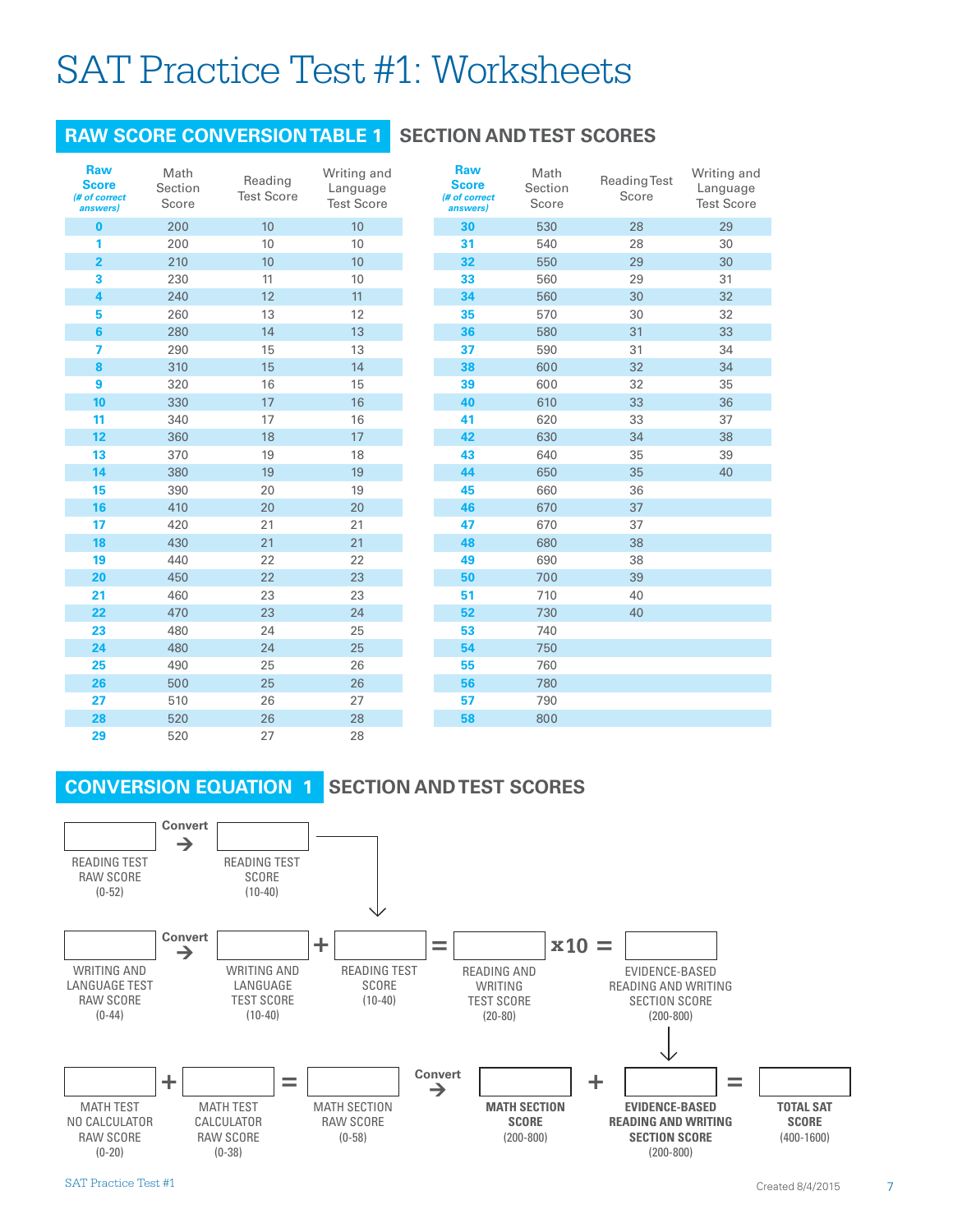#### **RAW SCORE CONVERSION TABLE 2 SUBSCORES**

| Raw<br><b>Score</b><br>(# of correct<br>answers) | Expression<br>of Ideas | Standard<br>English<br>Conventions | Heart of<br>Algebra | Problem<br>Solving and<br>Data Analysis | Passport to<br>Advanced Math | Words in<br>Context | Command of<br>Evidence |
|--------------------------------------------------|------------------------|------------------------------------|---------------------|-----------------------------------------|------------------------------|---------------------|------------------------|
| $\pmb{0}$                                        | $\mathbf{1}$           | $\mathbf{1}$                       | $\mathbf{1}$        | $\mathbf{1}$                            | $\mathbbm{1}$                | $\mathbf{1}$        | $\mathbf 1$            |
| 1                                                | $\mathbf{1}$           | $\mathbf{1}$                       | $\mathbf{1}$        | $\mathbf{1}$                            | $\sqrt{3}$                   | $\mathbf{1}$        | $\mathbf{1}$           |
| $\overline{2}$                                   | $\mathbf{1}$           | $\mathbf{1}$                       | $\sqrt{2}$          | $\overline{2}$                          | $\mathbf 5$                  | $\sqrt{2}$          | $\overline{2}$         |
| 3                                                | $\overline{2}$         | $\overline{2}$                     | $\sqrt{3}$          | $\sqrt{3}$                              | $\,6\,$                      | 3                   | $\sqrt{3}$             |
| $\overline{\mathbf{4}}$                          | $\mathfrak{S}$         | $\overline{2}$                     | $\overline{4}$      | $\overline{4}$                          | $\overline{\phantom{a}}$     | $\overline{4}$      | $\overline{4}$         |
| 5                                                | 4                      | $\,$ 3 $\,$                        | $\mathbf 5$         | $\mathbf 5$                             | $\,8\,$                      | 5                   | 5                      |
| 6                                                | $\sqrt{5}$             | $\overline{4}$                     | $\,6\,$             | $\,6\,$                                 | $\boldsymbol{9}$             | $\,6\,$             | $6\,$                  |
| $\overline{ }$                                   | 6                      | 5                                  | 6                   | $\overline{7}$                          | 10                           | $\,6$               | $\boldsymbol{7}$       |
| 8                                                | $\,6\,$                | $\,6\,$                            | $\sqrt{ }$          | $\,8\,$                                 | 11                           | $\overline{7}$      | $\,8\,$                |
| 9                                                | $\overline{7}$         | 6                                  | $\,8\,$             | $\,8\,$                                 | 11                           | 8                   | 8                      |
| 10                                               | $\overline{7}$         | $\overline{7}$                     | $\,8\,$             | $\,9$                                   | 12                           | $\,8\,$             | $9\,$                  |
| 11                                               | 8                      | $\overline{7}$                     | $\boldsymbol{9}$    | $10$                                    | 12                           | $\boldsymbol{9}$    | 10                     |
| 12 <sub>2</sub>                                  | $\,8\,$                | $\,8\,$                            | $\boldsymbol{9}$    | $10$                                    | 13                           | $\boldsymbol{9}$    | $10$                   |
| 13                                               | $\boldsymbol{9}$       | $\,8\,$                            | $\boldsymbol{9}$    | 11                                      | 13                           | $10\,$              | 11                     |
| 14                                               | $\boldsymbol{9}$       | $\boldsymbol{9}$                   | $10$                | 12                                      | 14                           | 11                  | 12                     |
| 15                                               | 10                     | 10                                 | 10                  | 13                                      | 14                           | 12                  | 13                     |
| 16                                               | $10$                   | $10\,$                             | 11                  | 14                                      | 15                           | 13                  | 14                     |
| 17                                               | 11                     | 11                                 | 12                  | 15                                      |                              | 14                  | 15                     |
| 18                                               | 11                     | 12                                 | 13                  |                                         |                              | 15                  | 15                     |
| 19                                               | 12                     | 13                                 | 15                  |                                         |                              |                     |                        |
| 20                                               | 12                     | 15                                 |                     |                                         |                              |                     |                        |
| 21                                               | 13                     |                                    |                     |                                         |                              |                     |                        |
| 22                                               | 14                     |                                    |                     |                                         |                              |                     |                        |
| 23                                               | 14                     |                                    |                     |                                         |                              |                     |                        |
| 24                                               | 15                     |                                    |                     |                                         |                              |                     |                        |

#### **CONVERSION EQUATION 2 SUBSCORES**